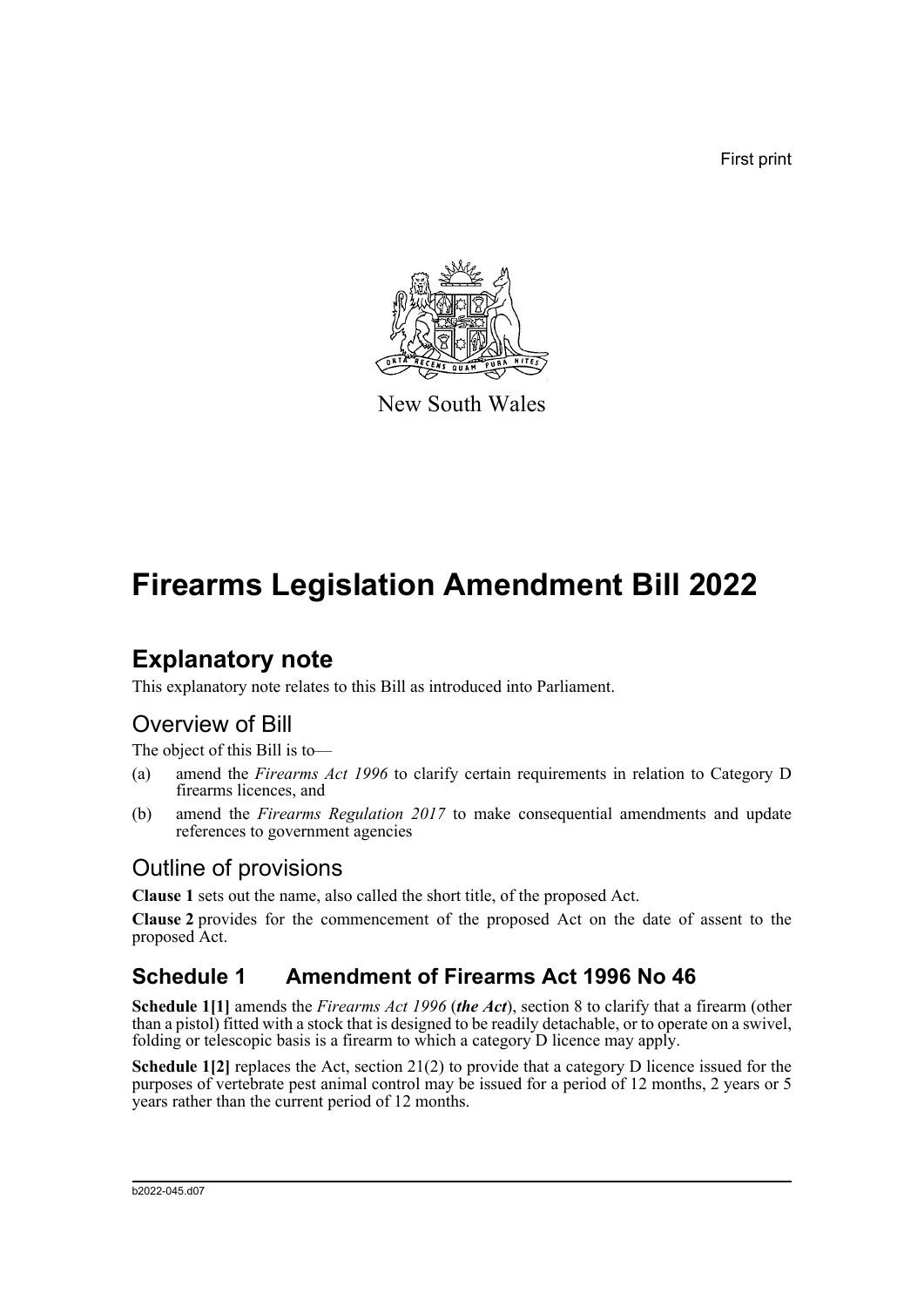**Schedule 1[3]** amends the Act to replace Schedule 1, items 5 and 6. Schedule 1, items 5 and 6 provide, respectively, that self-loading centre-fire rifles and self-loading shotguns that are designed or adapted for military purposes are prohibited firearms. However, items 5 and 6 exempt self-loading centre-fire rifles and self-loading shotguns mentioned in Schedule 3, clause 35 from being prohibited firearms.

**Schedule 1[4]** amends the Act to insert a new Schedule 3, Part 12. Part 12 contains a new clause 35 which provides that a self-loading centre-fire rifle or self-loading shotgun acquired legally under the Act is not a prohibited firearm even if rifles or shotguns of that type are subsequently adapted for military purposes. However, the exemption applies only while the rifle or shotgun remains in the possession of the person who legally acquired it before rifles or shotguns of that type were adapted for military purposes and does not allow the rifle or shotgun to be on-sold.

#### **Schedule 2 Amendment of Firearms Regulation 2017**

**Schedule 2[1]–[3]** amends the *Firearms Regulation 2017*, clause 8 to provide for the terms of category D licences. These amendments are consequential on the amendments to the Act made by Schedule 1[2].

**Schedule 2[4]** amends the *Firearms Regulation 2017*, clause 35 to update references to Departments that may carry out vertebrate pest animal control as a result of machinery of government changes.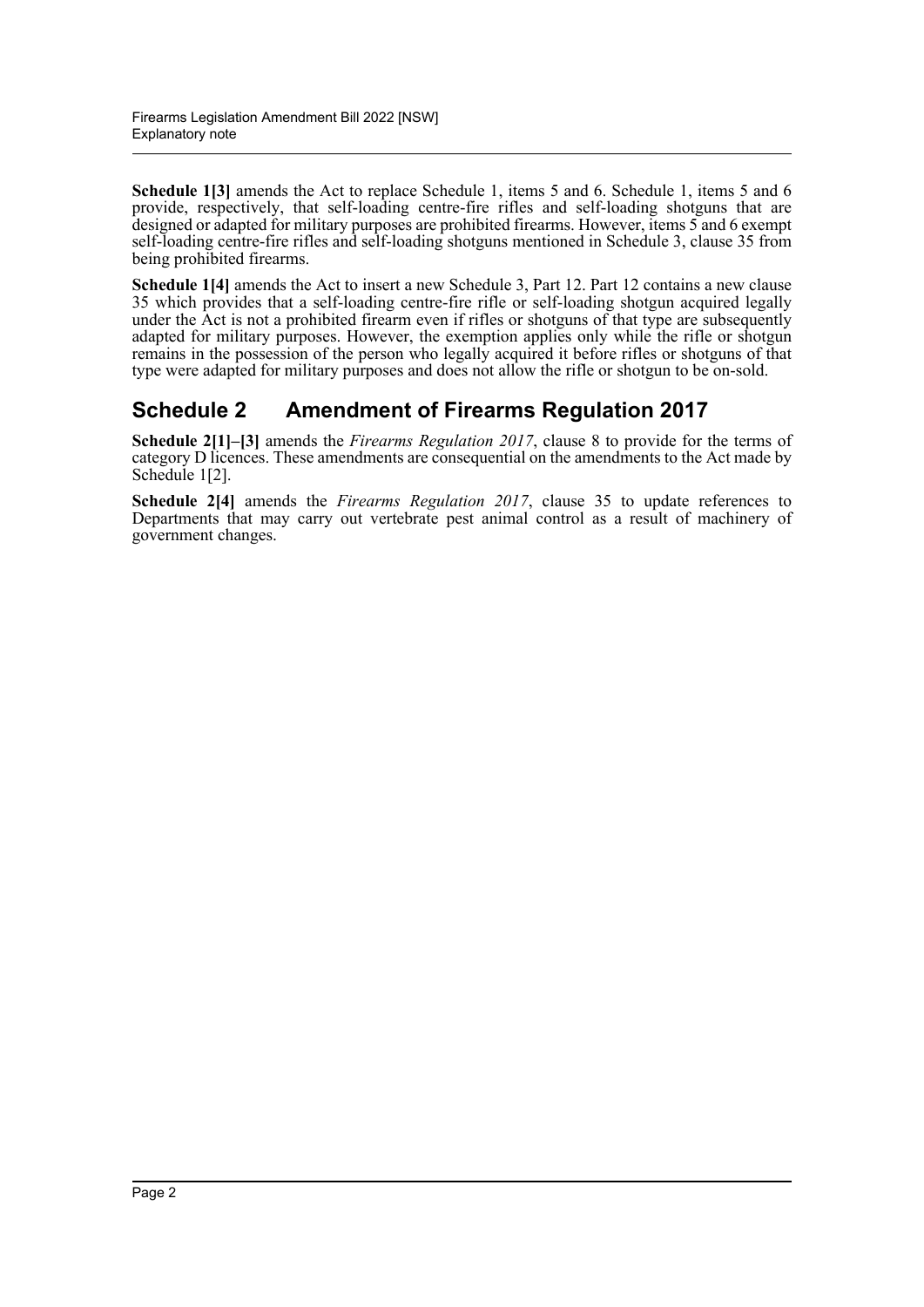First print



New South Wales

# **Firearms Legislation Amendment Bill 2022**

## **Contents**

|                   |                                              | Page |
|-------------------|----------------------------------------------|------|
|                   | Name of Act                                  |      |
|                   | Commencement                                 |      |
| Schedule 1        | <b>Amendment of Firearms Act 1996 No 46</b>  |      |
| <b>Schedule 2</b> | <b>Amendment of Firearms Regulation 2017</b> |      |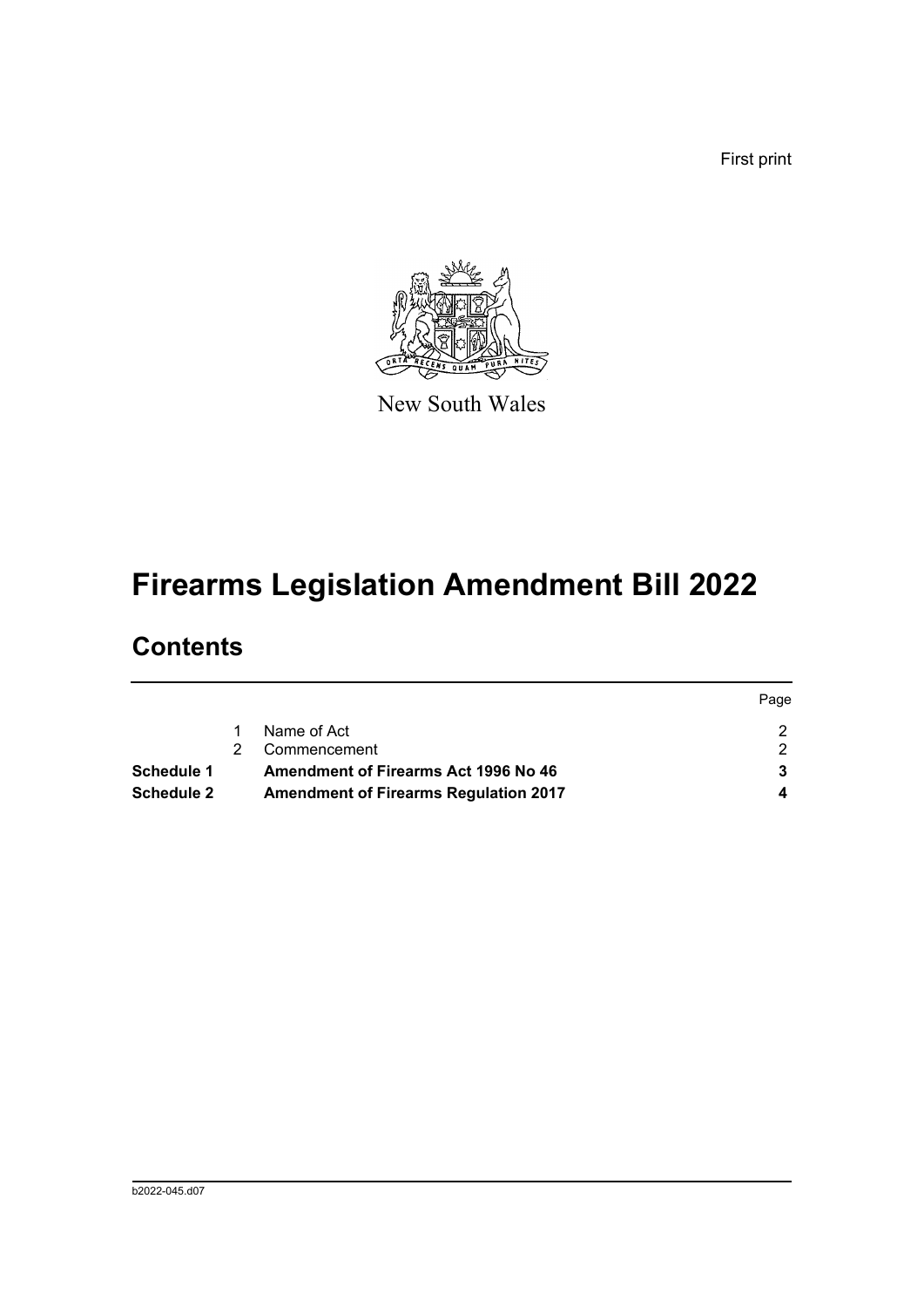

New South Wales

## **Firearms Legislation Amendment Bill 2022**

No , 2022

#### **A Bill for**

An Act to amend the *Firearms Act 1996* to clarify certain requirements in relation to Category D firearms licences and to amend the *Firearms Regulation 2017* to make consequential amendments and update references to government agencies.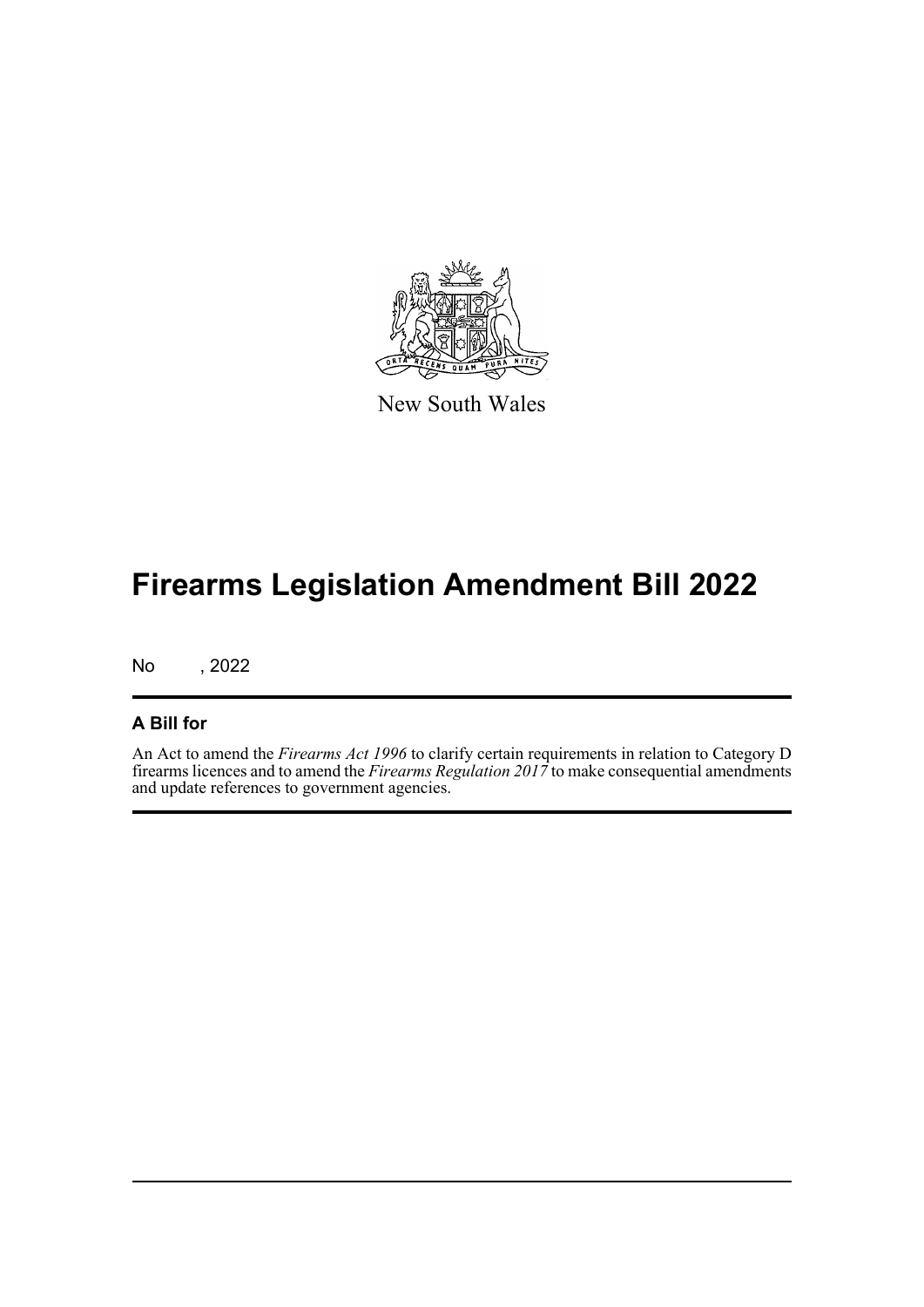<span id="page-4-1"></span><span id="page-4-0"></span>

| The Legislature of New South Wales enacts— |                                                          |               |
|--------------------------------------------|----------------------------------------------------------|---------------|
| 1                                          | Name of Act                                              | $\mathcal{P}$ |
|                                            | This Act is the Firearms Legislation Amendment Act 2022. | 3             |
|                                            | <b>Commencement</b>                                      | 4             |
|                                            | This Act commences on the date of assent to this Act.    | 5             |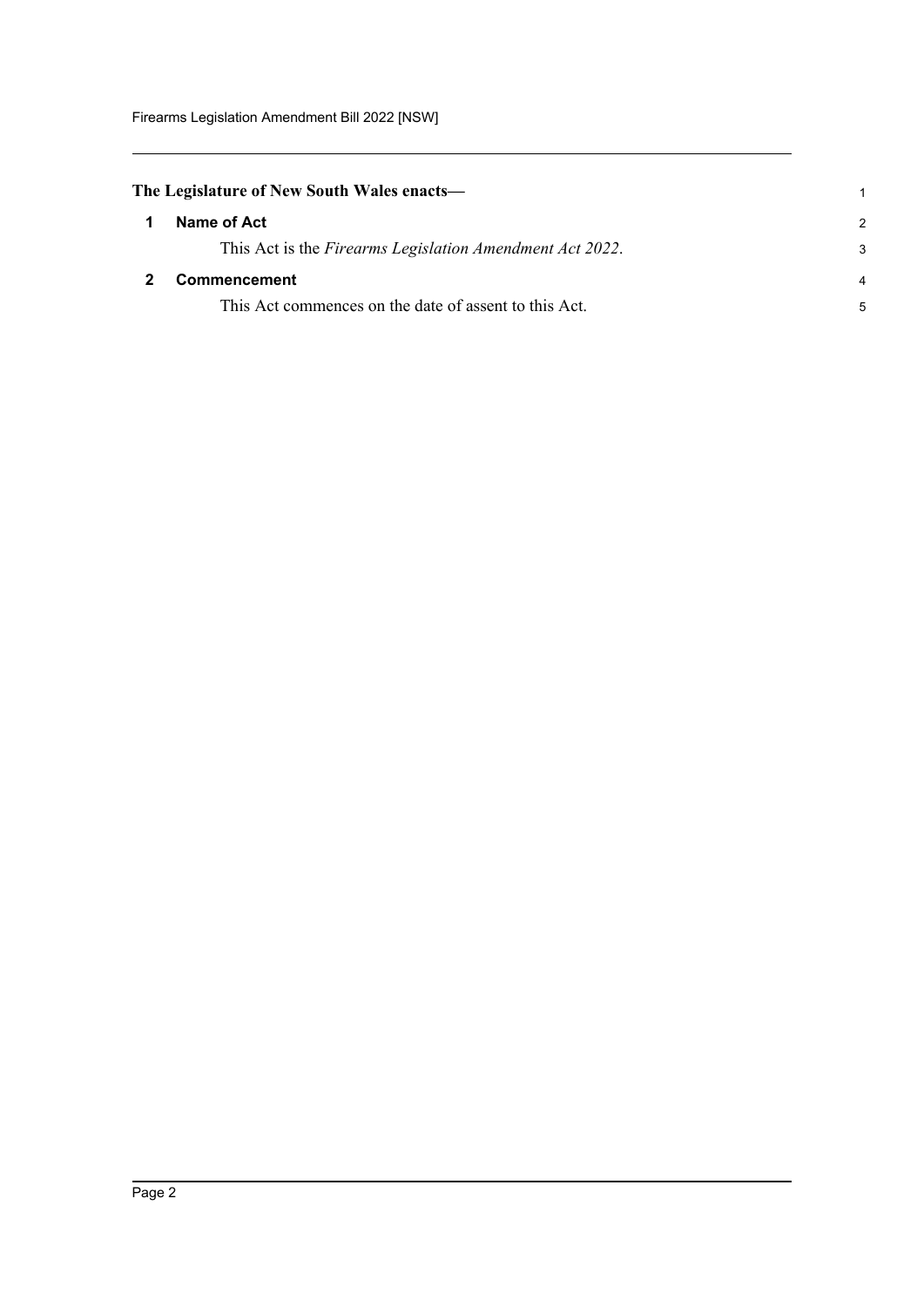<span id="page-5-0"></span>

|     | <b>Schedule 1</b>                   |         | <b>Amendment of Firearms Act 1996 No 46</b>                                                                                                                                                                         | $\mathbf{1}$             |
|-----|-------------------------------------|---------|---------------------------------------------------------------------------------------------------------------------------------------------------------------------------------------------------------------------|--------------------------|
| [1] |                                     |         | Section 8 Licence categories and authority conferred by licence                                                                                                                                                     | 2                        |
|     |                                     |         | Omit ", 10 or 11", from section $8(1)$ , the matter relating to Category D licence.                                                                                                                                 | 3                        |
|     |                                     |         | Insert instead "or 10".                                                                                                                                                                                             | 4                        |
| [2] | <b>Section 21 Term of licence</b>   |         |                                                                                                                                                                                                                     | 5                        |
|     | Omit section 21(2). Insert instead— |         |                                                                                                                                                                                                                     | 6                        |
|     |                                     | (2)     | A category D licence issued to a person referred to in section 12, Table, the<br>matter relating to Reason: vertebrate pest animal control, paragraph (c)<br>continues in force until the earlier of the following— | $\overline{7}$<br>8<br>9 |
|     |                                     |         | the period of 12 months, 2 years or 5 years as specified in the licence,<br>(a)                                                                                                                                     | 10                       |
|     |                                     |         | the licence is surrendered, revoked or otherwise ceases to be in force.<br>(b)                                                                                                                                      | 11                       |
| [3] |                                     |         | <b>Schedule 1 Prohibited firearms</b>                                                                                                                                                                               | 12                       |
|     |                                     |         | Omit items 5 and 6. Insert instead-                                                                                                                                                                                 | 13                       |
|     |                                     |         | 5<br>a self-loading centre-fire rifle that is designed or adapted for military<br>purposes, other than a self-loading centre-fire rifle mentioned in<br>Schedule 3, clause 35                                       | 14<br>15<br>16           |
|     |                                     |         | a self-loading shotgun that is designed or adapted for military<br>6<br>purposes, other than a self-loading shotgun mentioned in Schedule 3,<br>clause 35                                                           | 17<br>18<br>19           |
| [4] |                                     |         | <b>Schedule 3 Savings and transitional provisions</b>                                                                                                                                                               | 20                       |
|     |                                     |         | Insert after clause 34—                                                                                                                                                                                             | 21                       |
|     |                                     | Part 12 | <b>Provisions consequent on enactment of Firearms</b><br><b>Legislation Amendment Act 2022</b>                                                                                                                      | 22<br>23                 |
|     | 35                                  |         | <b>Prohibited firearms</b>                                                                                                                                                                                          | 24                       |
|     |                                     | (1)     | This clause applies if-                                                                                                                                                                                             | 25                       |
|     |                                     |         | a person legally acquires a self-loading centre-fire rifle or a self-loading<br>(a)<br>shotgun under this Act, and                                                                                                  | 26<br>27                 |
|     |                                     |         | self-loading centre-fire rifles or self-loading shotguns of that type are<br>(b)<br>subsequently adapted for military purposes.                                                                                     | 28<br>29                 |
|     |                                     | (2)     | The person's self-loading centre-fire rifle or self-loading shotgun is not a<br>prohibited firearm under Schedule 1, item 5 or 6 while the rifle or shotgun<br>remains in the person's possession.                  | 30<br>31<br>32           |